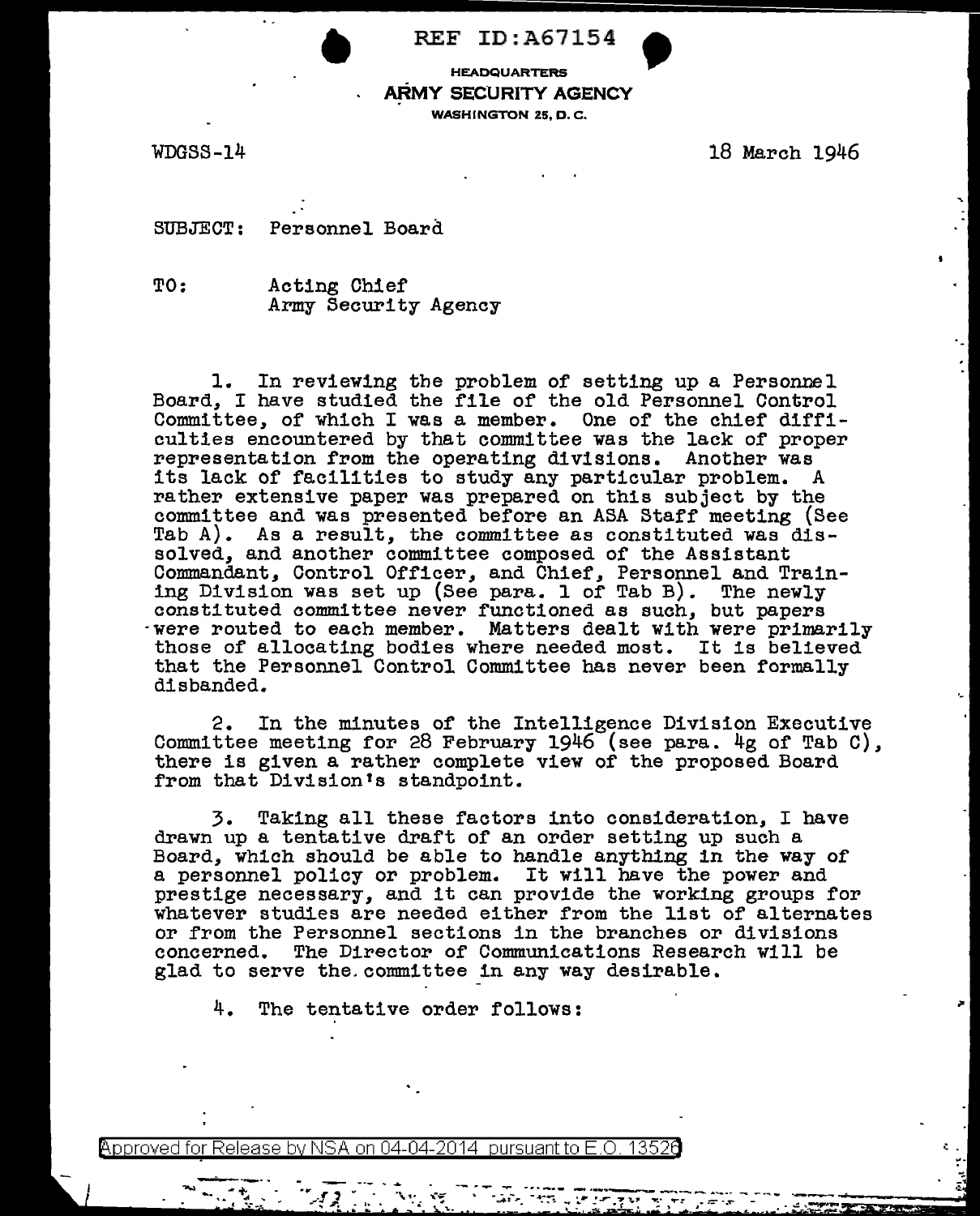

REF ID: A67154

"l. An ASA Personnel Review Board is hereby established which will consist of the following members:

> Assistant Chief, Operations (Chairman) Chief, Intelligence Division Chief, Research & Development Division Chief, Security Division Chief, Personnel Branch Chief, Personnel Section, ASA Staff

Each member will appoint a regularly designated alternate who will be empowered to act in his absence.

2. The functions of the Board are as follows:

a. It will review any personnel problem properly referred to it by the Commanding General, Army Security Agency, or by any member of the Board, with a view to establishing equitable and uniform personnel procurement, allocation, promo-<br>tion, and separation policies throughout the Agency.

b. The results of its deliberations will be prepared in the form of recommendations to the Commanding General, Army Security Agency.

j 3. The Personnel Control Committee set up by Office Orders No. 27, 25 November  $1944$ , is hereby dissolved."

5. It is requested that the attached Tabs A, B, and C be returned to this office for file.

3 Encls Tabs A thru C

**MARK RHOADS** Assistant Director of Communications Research

1.

 $\frac{1}{2}$ .

. \_\_ ......., ~

 $\tau \approx$ 

. - *·;:* 

.<br>.<br>. JI

Inb A: Merry, dated  $20$  ted  $45$  sure rel Control Committee Person Jaknoton Jaaquel IV. Eol. IRC: Intell in Greente Connail 7.<br>28 Feb. 46, Minutes, 130 th meeting,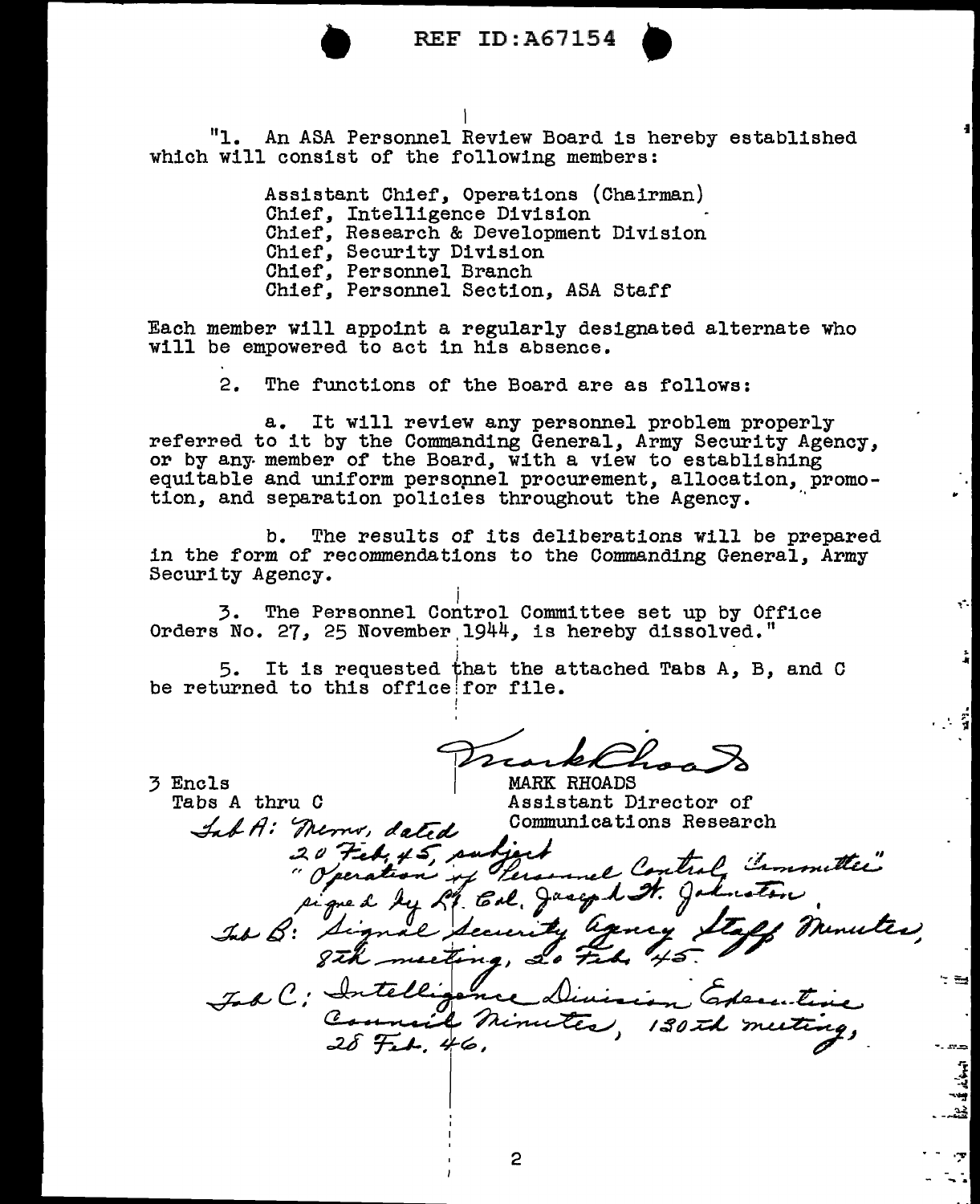

ARMY SERVICE FORCES Signal Security Agency Washington 25, D.C.

20 February 1945

MENORANDUM for Commanding Officer, Signal Security Agency

Subject: Operation of Personnel Control Committee

1. CCSigO Memorandum, Serial #119, 17 August 1944, directed the establishment of Personnel Control Committees in all Signal Corps Field Installations having a combined military and civilian strength of over 500. In accordance with this directive, a Personnel Control Committee consisting of the Control Officer, the Chief, Personnel and Training Division, and Lr. Frank Lewis, as the civilian representative, was appointed and met for the first time on 4 September 1944. On 25 November 1944, per Office Orders #27, Major Philip King and Mr. Mark Rhoads were appointed members of this Committee vice Colonel Cook and Mr. Lewis relieved.

2. The Standing Operating Procedure---Organization, dated 5 October 1944 sets forth in Section 9, paragraph 2, the duties of the Personnel. Control Committee. These are as follows:

a. Considers present allocation and utilization of personnel at Arlington Hall Station, in the Second Signal Service Battalion, and in the operating branches.

b. Reviews all changes in existing allocations.

c. Heviews all civilian personnel grievances and reported difficulties.

d. Makes recommendations to the Commanding Officer in accordance with the finding of the Committee.

3. As an inclosure to OGSigO Memorandum, Serial  $\#119$ , 17 August 1944, the suggested organization and duties of the Personnel Control Committee are set forth. The basic requirements are that the members of the Committee will familiarize themselves with:

a. The mission and operation of the various types of activities in the command concerned.

b. The War Department Manpower Board and other "standards" for measuring personnel requirements.

c. All current information relative to workloads, standards, work simplification procedures, etc.

 $1.6A$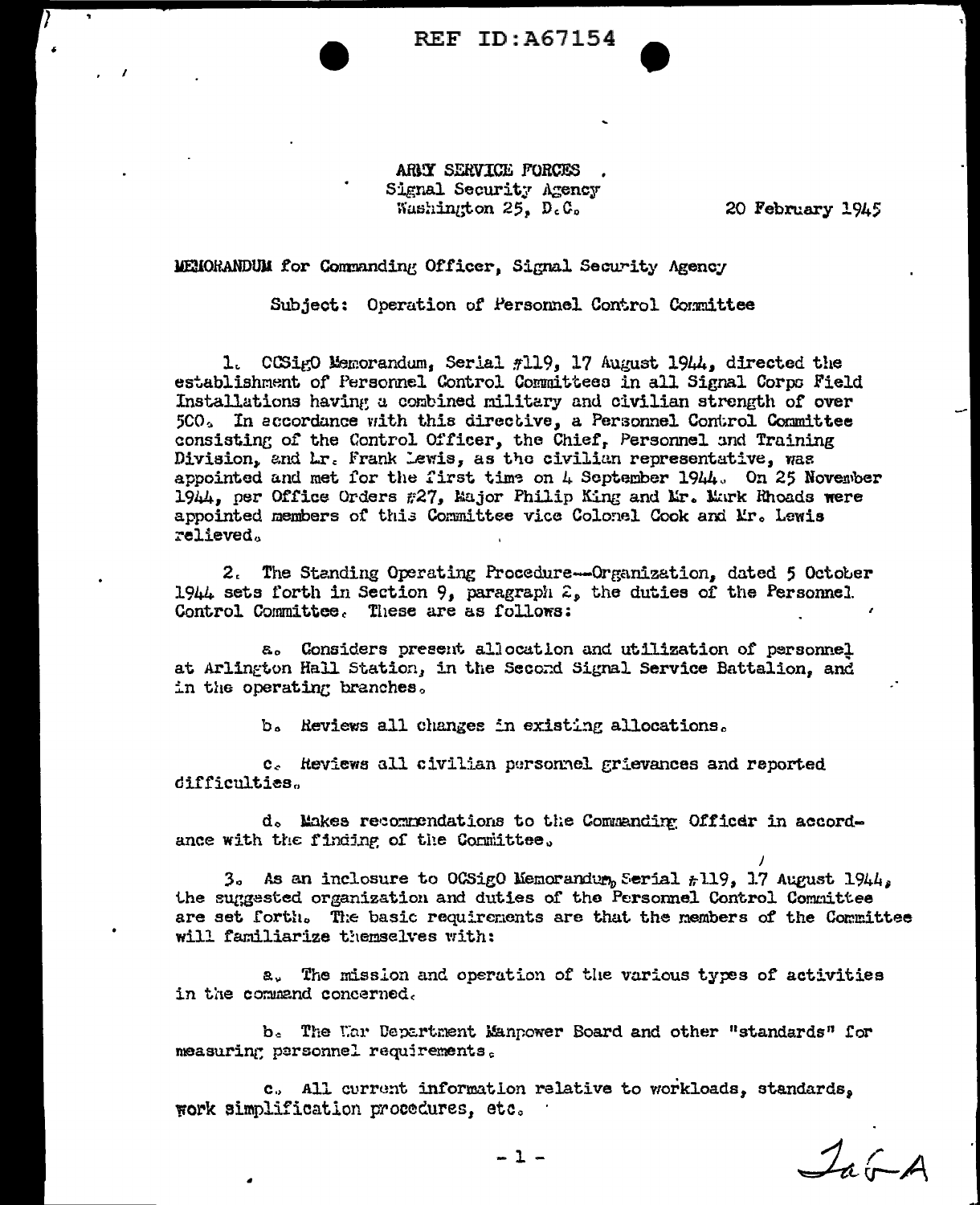**REF ID:A67154** 

4. This memorandum further provides that the Personnel Control Committee will operate as a staff organization and will advise the Commanding Officer in his effort to bring personnel employed in each installation down to that required at the most efficient similar instal. lation. In accomplishing this, it will:

a. Establish a general plan for the conduct of work measurement and work simplification studies; applying the principles outlined in ASF Control Manuals, M 703-3, 4 and 5, as applicable to each installation,

Instruct subordinate units in the use of work reasurement  $\mathbf{b}$ . and work simplification techniques.

c. Analyze data derived from these and other studies.

d. Recommend remedial action to economize in the use of personnel.

 $\lambda$ 

e. Be prepared to furnish higher authority with relevant work measurement and other similar data upon request,

f. Kaintain close coordination through channels with the CSO's Personnel Control Committee and Control Division, OCSigO.

g. Make or initiate surveys of personnel when desirable.

h. Make spot checks of personnel in representative groups from time to time as a means of determining that records are being properly kept and reports are being properly compiled.

i. Supervise the preparation of strength reports on Personnel Control Form. W.D.. A.G.O. Form No. 305 (Control Approval Symbol AP-1). and see that they are forwarded in time to be received in Washington at the prescribed time.

j. Check AP-1 reports against the norning reports and machine records reports and reconcile differences.

k. Analyze AP-1 reports with a view to developing opportunities for economy in personnel.

1. Keep informed as to proposed discontinuance or reduction of activities and recommend personnel reductions accordingly.

m. Establish procedures and make recommendations which right be of assistance to other commands for transmission to higher authority.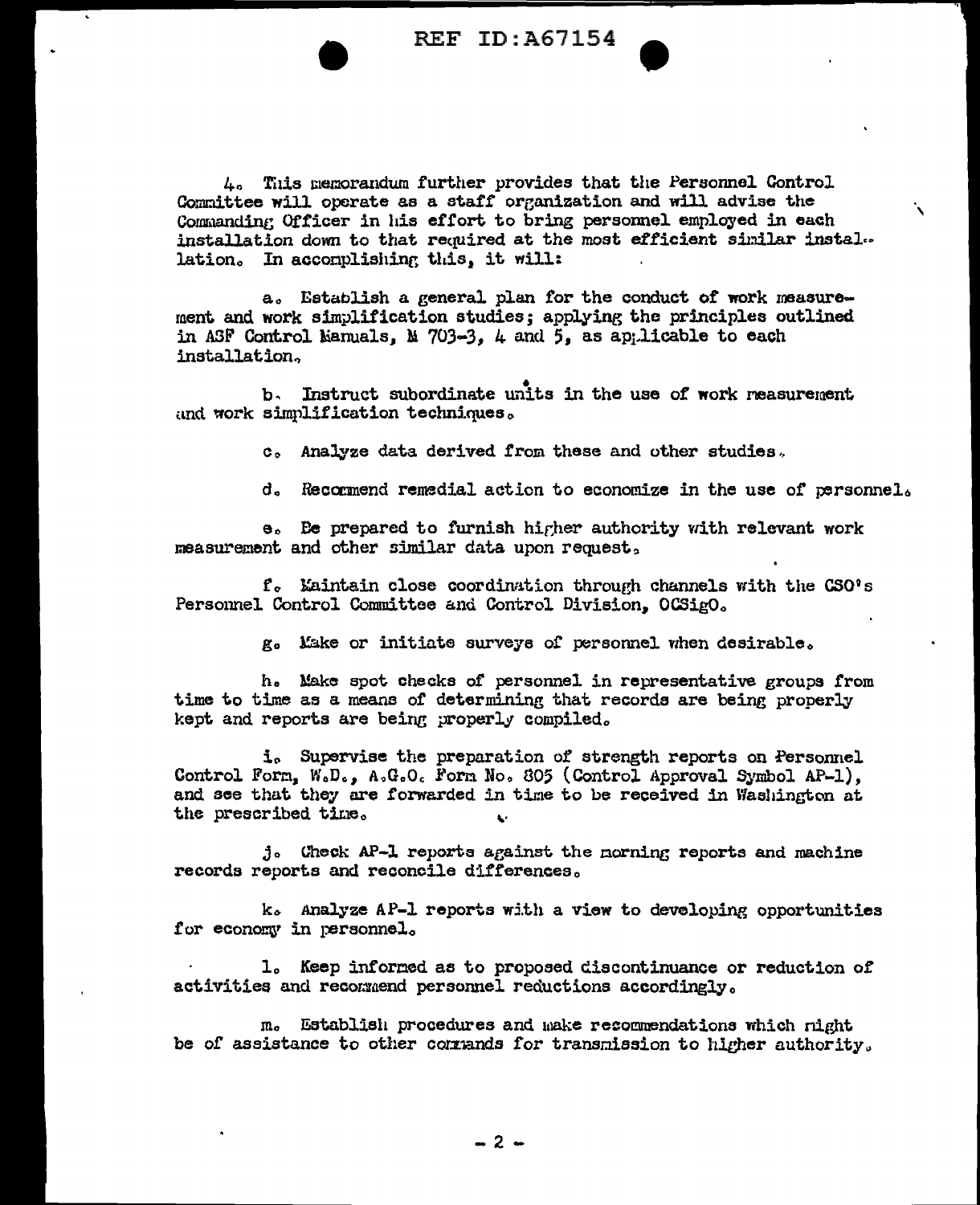**REF ID: A67154** 

5. Because of the unique nature of this installation and the lack of any comparable installations, the Personnel Control Conmittee has been handicapped in its efforts to secure adequate data. The Control Office and two members of the Committee, Mr. Rhoads and Major King, have and are conducting work simplification and personnel utilization studies in three of the four operating divisions. The results of these studies have been forwarded direct to the Commanding Officer and renedial action recommended in all cases where saving of personnel or space appeared to be feasible. Requests for increases in existing personnel authorization are received by the Personnel Control Committee, investigated, studied and recommendations submitted to the Commanding Officer.

6. A review of Personnel Control Committee procedures in field installations conducted by OCSigO indicates that effective committee operation is largely determined by the presence of the following basic conditions:

a. The existence of a strong and adequately staffed "control" group to act as a secretariat in implementing the Committee's actions and desires.

b. The channeling of all requests for personnel increases or adjustments through the Personnel Control Conmittee for consideration,

c. The proper and adequate representation on the Committee of all major operational groups.

d. The existence of sufficient "work volume" data for each small operational or functional group to permit evaluation of the merits of each request based on factual evidence of increasing, decreasing, or shifting work volume.

7. The operation of the Personnel Control Committee in this Agency has been hampered by the lack of an adequately staffed "control" group. by the lack of proper and adequate representation on the Committee of all major operational groups, and by the lack of sufficient "work volume" data in each small operational group to permit evaluation of the requests for additional personnel based on factual evidence of increasing or decreasing work volume. There is no known "yard stick" of measurement that can be apolied through all operational units of this Agency. It is believed that, based upon work simplification studies now being conducted, a "yard stick" may be established for most working units and a common denominator found by translating all "yard sticks" into terms of man hours.

 $-3 -$ 

 $\lambda$